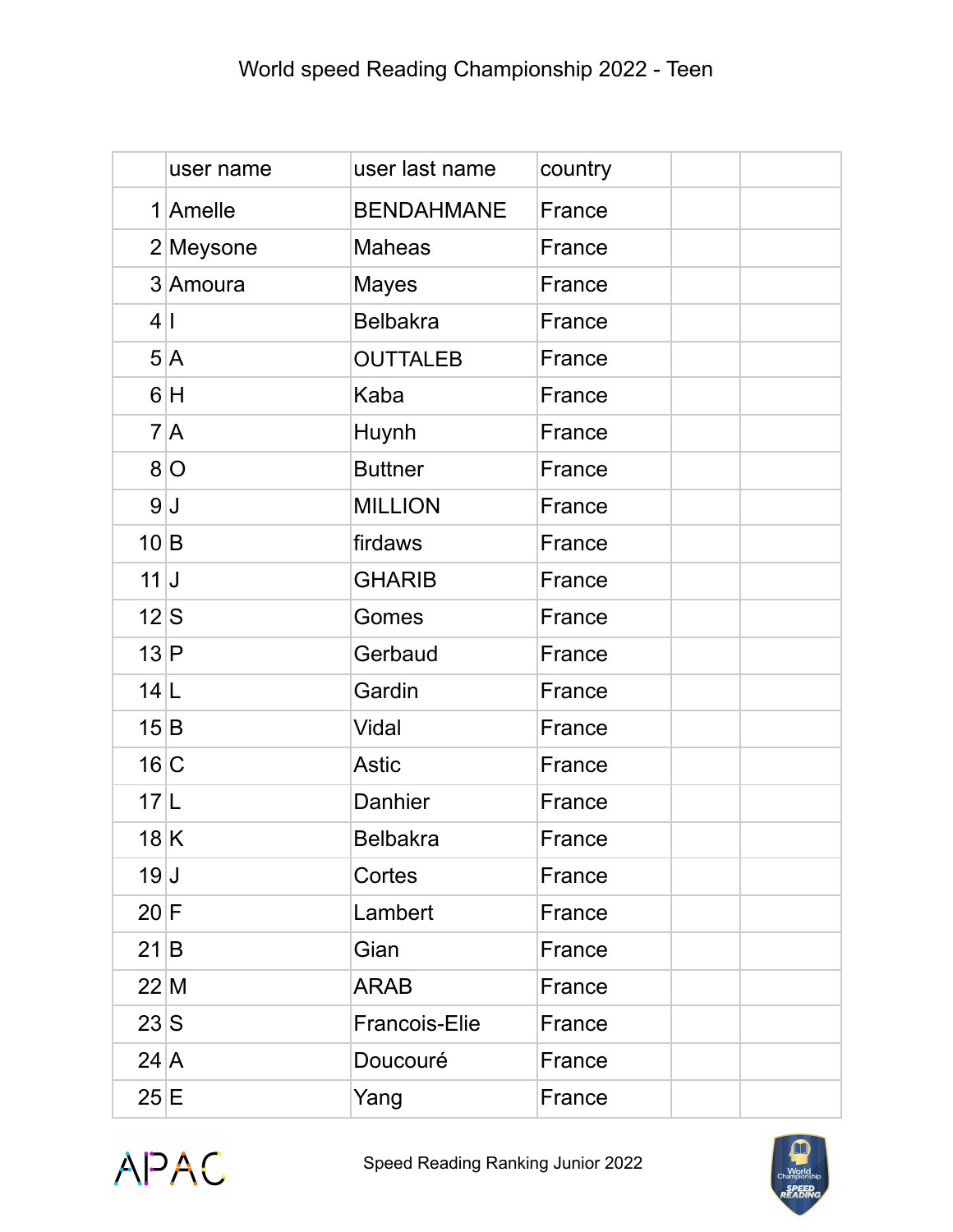## World speed Reading Championship 2022 - Teen

| 26 A             | <b>Tihy</b>              | France |  |
|------------------|--------------------------|--------|--|
| $27$ M           | Valentin                 | France |  |
| 28 Z             | <b>BOUCHAHDA</b>         | France |  |
| 29 M             | <b>BENDIB</b>            | France |  |
| 30 1             | Messaoudi                | France |  |
| 31 L             | Sivakumar                | France |  |
| 32 L             | Defoort                  | France |  |
| 33H              | Waterfall                | France |  |
| $34 \, E$        | Gregory                  | France |  |
| 35 E             | <b>Becerra</b>           | France |  |
| 36H              | <b>Boussaa</b>           | France |  |
| 37 B             | Monneraie                | France |  |
| $38$             | Laadim                   | France |  |
| 39 L             | <b>FANG</b>              | France |  |
| $40 \mid E$      | Vigier                   | France |  |
| $41 \vert A$     | Aymerick                 | France |  |
| 42 M             | Pouget                   | France |  |
| 43 L             | <b>Gimenes</b>           | France |  |
| 44 M             | Sailhan                  | France |  |
| $45$             | Essadouni                | France |  |
| 46 C             | Kafuti-kumbi             | France |  |
| $47 \, \text{A}$ | Girard                   | France |  |
| 48R              | Ould zmirli              | France |  |
| 49 R             | <b>BELLETTRE</b>         | France |  |
| 50 M             | <b>BOISSY</b>            | France |  |
| 51               | DE<br><b>LAMBERTERIE</b> | France |  |